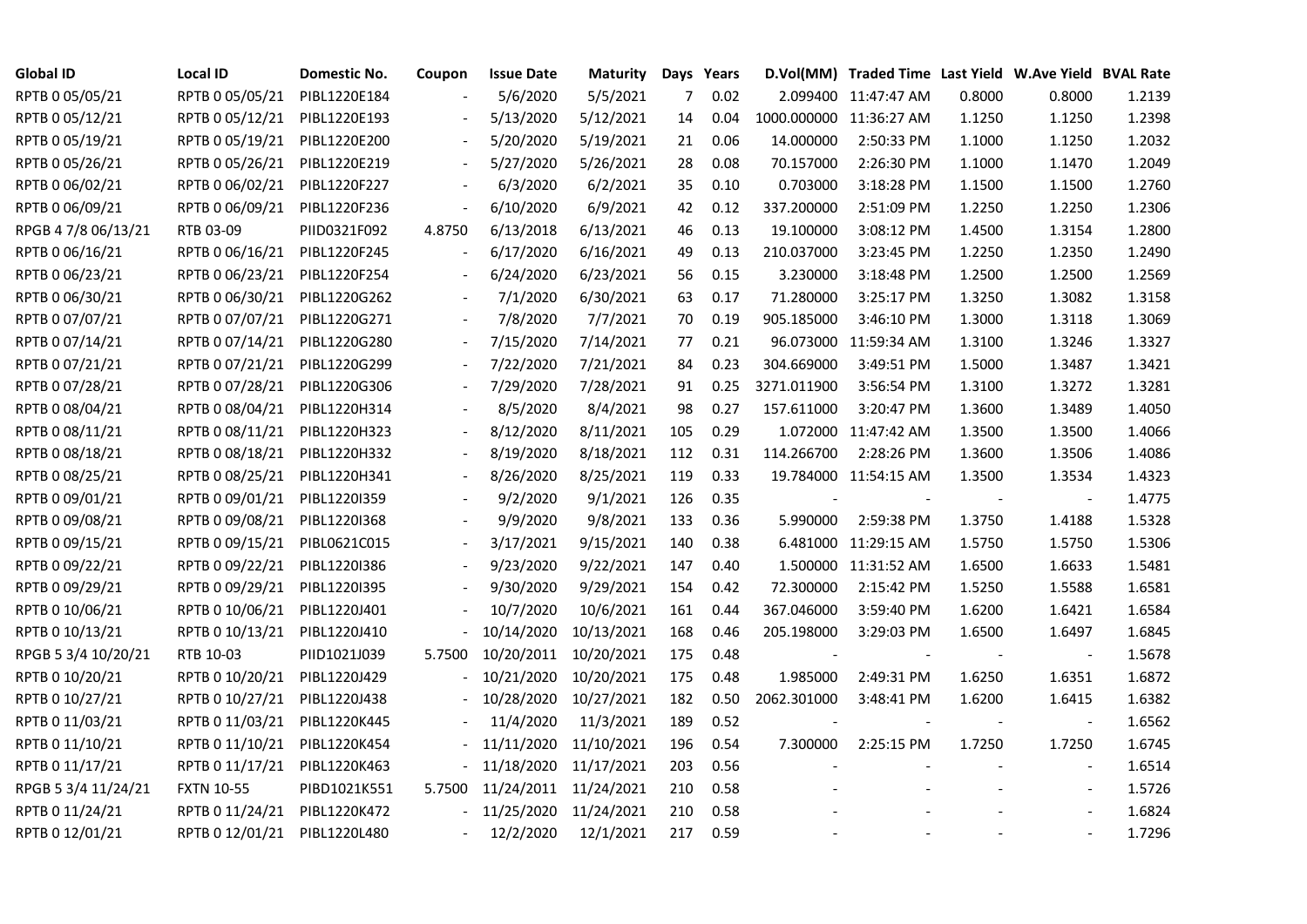| <b>Global ID</b>     | <b>Local ID</b>   | Domestic No. | Coupon                   | <b>Issue Date</b> | <b>Maturity</b> |     | Days Years |             | D.Vol(MM) Traded Time Last Yield W.Ave Yield BVAL Rate |        |                          |        |
|----------------------|-------------------|--------------|--------------------------|-------------------|-----------------|-----|------------|-------------|--------------------------------------------------------|--------|--------------------------|--------|
| RPTB 0 12/07/21      | RPTB 0 12/07/21   | PIBL1220L499 |                          | 12/9/2020         | 12/7/2021       | 223 | 0.61       | 50.970000   | 2:41:17 PM                                             | 1.6500 | 1.6780                   | 1.7350 |
| RPTB 0 12/15/21      | RPTB 0 12/15/21   | PIBL1220L505 |                          | 12/16/2020        | 12/15/2021      | 231 | 0.63       |             |                                                        |        |                          | 1.7396 |
| RPTB 0 01/05/22      | RPTB 0 01/05/22   | PIBL1221A015 |                          | 1/6/2021          | 1/5/2022        | 252 | 0.69       |             | 66.200000 11:42:05 AM                                  | 1.7000 | 1.7000                   | 1.7747 |
| RPTB 0 01/12/22      | RPTB 0 01/12/22   | PIBL1221A024 | $\blacksquare$           | 1/13/2021         | 1/12/2022       | 259 | 0.71       | 15.738000   | 3:36:54 PM                                             | 1.7000 | 1.7212                   | 1.8250 |
| RPGB 63/8 01/19/22   | <b>FXTN 10-54</b> | PIBD1022G545 | 6.3750                   | 7/19/2011         | 1/19/2022       | 266 | 0.73       |             | 62.400000 11:42:46 AM                                  | 1.7250 | 1.7221                   | 1.6954 |
| RPTB 0 01/19/22      | RPTB 0 01/19/22   | PIBL1221A033 |                          | 1/20/2021         | 1/19/2022       | 266 | 0.73       | 34.300000   | 3:05:17 PM                                             | 1.7000 | 1.7000                   | 1.7108 |
| RPGB 4 01/26/22      | <b>FXTN 05-74</b> | PIBD0522A747 | 4.0000                   | 1/26/2017         | 1/26/2022       | 273 | 0.75       | 1.500000    | 3:19:50 PM                                             | 1.7000 | 1.7000                   | 1.6339 |
| RPTB 0 01/26/22      | RPTB 0 01/26/22   | PIBL1221A042 | $\overline{\phantom{a}}$ | 1/27/2021         | 1/26/2022       | 273 | 0.75       | 35.731000   | 3:01:15 PM                                             | 1.7000 | 1.6760                   | 1.7549 |
| RPTB 0 02/02/22      | RPTB 0 02/02/22   | PIBL1221B050 |                          | 2/3/2021          | 2/2/2022        | 280 | 0.77       | 11.725000   | 3:00:08 PM                                             | 1.7500 | 1.7776                   | 1.8150 |
| RPTB 0 02/09/22      | RPTB 0 02/09/22   | PIBL1221B069 |                          | 2/10/2021         | 2/9/2022        | 287 | 0.79       | 5.680000    | 2:29:54 PM                                             | 1.7750 | 1.7714                   | 1.9006 |
| RPTB 0 02/16/22      | RPTB 0 02/16/22   | PIBL1221B078 | $\overline{\phantom{a}}$ | 2/17/2021         | 2/16/2022       | 294 | 0.81       | 502.440000  | 3:38:59 PM                                             | 1.8000 | 1.7998                   | 1.8000 |
| RPTB 0 02/23/22      | RPTB 0 02/23/22   | PIBL1221B087 | $\blacksquare$           | 2/24/2021         | 2/23/2022       | 301 | 0.82       |             | 4.523000 10:43:19 AM                                   | 1.8000 | 1.8000                   | 1.8281 |
| RPTB 0 03/02/22      | RPTB 0 03/02/22   | PIBL1221C095 |                          | 3/3/2021          | 3/2/2022        | 308 | 0.84       | 6.894000    | 3:13:06 PM                                             | 1.7500 | 1.7740                   | 1.8308 |
| RPTB 0 03/09/22      | RPTB 0 03/09/22   | PIBL1221C102 | $\overline{\phantom{a}}$ | 3/10/2021         | 3/9/2022        | 315 | 0.86       |             | 0.614000 11:41:37 AM                                   | 1.8500 | 1.8500                   | 1.8458 |
| RPGB 15 03/14/22     | <b>FXTN 20-02</b> | PIBD2022C021 | 15.0000                  | 3/14/2002         | 3/14/2022       | 320 | 0.88       |             |                                                        |        | $\blacksquare$           | 1.8341 |
| RPTB 0 03/16/22      | RPTB 0 03/16/22   | PIBL1221C111 |                          | 3/17/2021         | 3/16/2022       | 322 | 0.88       |             |                                                        |        |                          | 1.8502 |
| RPTB 0 03/23/22      | RPTB 0 03/23/22   | PIBL1221C120 |                          | 3/24/2021         | 3/23/2022       | 329 | 0.90       |             |                                                        |        | $\overline{\phantom{a}}$ | 1.8350 |
| RPTB 0 03/30/22      | RPTB 0 03/30/22   | PIBL1221C139 | $\blacksquare$           | 3/31/2021         | 3/30/2022       | 336 | 0.92       |             |                                                        |        | $\overline{\phantom{a}}$ | 1.8367 |
| RPTB 0 04/06/22      | RPTB 0 04/06/22   | PIBL1221D147 |                          | 4/7/2021          | 4/6/2022        | 343 | 0.94       |             | 2.000000 11:23:12 AM                                   | 1.8650 | 1.8650                   | 1.8632 |
| RPTB 0 04/13/22      | RPTB 0 04/13/22   | PIBL1221D156 |                          | 4/14/2021         | 4/13/2022       | 350 | 0.96       |             |                                                        |        |                          | 1.8731 |
| RPTB 0 04/20/22      | RPTB 0 04/20/22   | PIBL1221D165 | $\blacksquare$           | 4/21/2021         | 4/20/2022       | 357 | 0.98       | 47.373000   | 2:52:54 PM                                             | 1.8500 | 1.8581                   | 1.8746 |
| RPTB 0 04/27/22      | RPTB 0 04/27/22   | PIBL1221D174 | $\overline{\phantom{a}}$ | 4/28/2021         | 4/27/2022       | 364 | 1.00       | 1089.701000 | 3:45:52 PM                                             | 1.8600 | 1.8616                   | 1.8627 |
| RPGB 4 3/4 07/04/22  | <b>FXTN 03-24</b> | PIBD0322G247 | 4.7500                   | 7/4/2019          | 7/4/2022        | 432 | 1.18       | 88.324000   | 3:58:30 PM                                             | 1.8250 | 1.8852                   | 1.9901 |
| RPGB 4 7/8 08/02/22  | <b>FXTN 10-56</b> | PIBD1022H562 | 4.8750                   | 8/2/2012          | 8/2/2022        | 461 | 1.26       |             |                                                        |        |                          | 2.0293 |
| RPGB 4 3/4 09/13/22  | <b>FXTN 10-57</b> | PIBD1022I570 | 4.7500                   | 9/13/2012         | 9/13/2022       | 503 | 1.38       |             |                                                        |        | $\blacksquare$           | 2.0811 |
| RPGB 12 3/4 10/17/22 | <b>FXTN 20-03</b> | PIBD2022J033 | 12.7500                  | 10/17/2002        | 10/17/2022      | 537 | 1.47       |             |                                                        |        | $\blacksquare$           | 2.1280 |
| RPGB 4 5/8 12/04/22  | RTB 05-11         | PIID0522L114 | 4.6250                   | 12/4/2017         | 12/4/2022       | 585 | 1.60       | 224.270000  | 3:17:32 PM                                             | 2.1550 | 2.1550                   | 2.1729 |
| RPGB 4 12/06/22      | <b>FXTN 10-58</b> | PIBD1022L585 | 4.0000                   | 12/6/2012         | 12/6/2022       | 587 | 1.61       |             |                                                        |        | $\blacksquare$           | 2.2358 |
| RPGB 4 3/8 02/11/23  | RTB 03-10         | PIID0323B101 | 4.3750                   | 2/11/2020         | 2/11/2023       | 654 | 1.79       | 1044.726000 | 3:10:22 PM                                             | 2.3875 | 2.3777                   | 2.3796 |
| RPGB 13 02/20/23     | <b>FXTN 20-04</b> | PIBD2023B048 | 13.0000                  | 2/20/2003         | 2/20/2023       | 663 | 1.82       |             |                                                        |        | $\overline{\phantom{a}}$ | 2.2915 |
| RPGB 5 1/2 03/08/23  | <b>FXTN 05-75</b> | PIBD0523C752 | 5.5000                   | 3/8/2018          | 3/8/2023        | 679 | 1.86       | 166.000000  | 2:30:42 PM                                             | 2.4000 | 2.3699                   | 2.3571 |
| RPGB 3 1/2 04/21/23  | <b>FXTN 07-58</b> | PIBD0723D588 | 3.5000                   | 4/21/2016         | 4/21/2023       | 723 | 1.98       | 552.305000  | 3:40:48 PM                                             | 2.3750 | 2.3248                   | 2.3455 |
| RPGB 11 7/8 05/29/23 | <b>FXTN 20-05</b> | PIBD2023E054 | 11.8750                  | 5/29/2003         | 5/29/2023       | 761 | 2.08       |             |                                                        |        |                          | 2.4053 |
| RPGB 3 1/4 08/15/23  | RTB 10-04         | PIID1023H046 | 3.2500                   | 8/15/2013         | 8/15/2023       | 839 | 2.30       | 256.512000  | 3:18:28 PM                                             | 2.6300 | 2.6402                   | 2.6400 |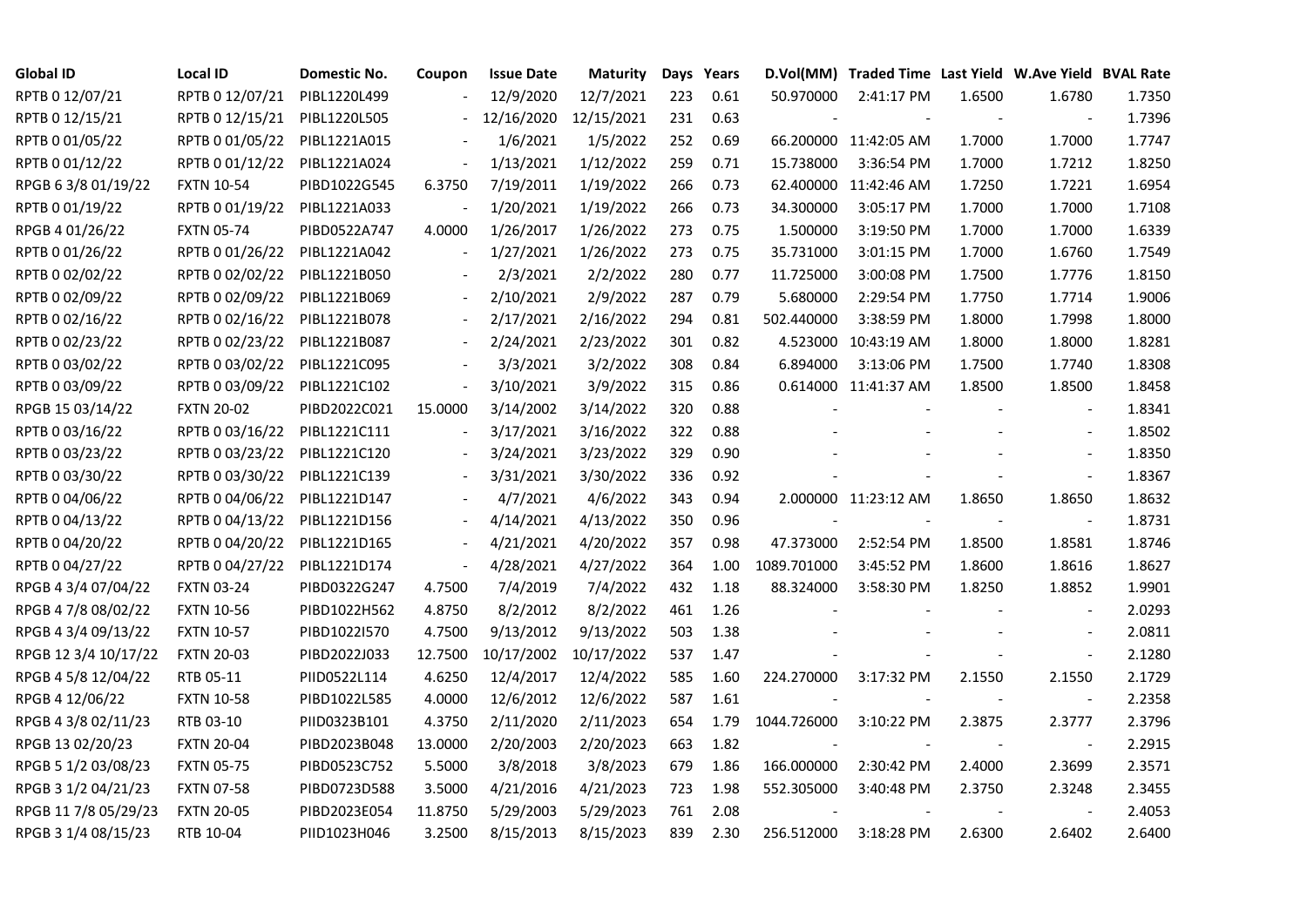| <b>Global ID</b>     | <b>Local ID</b>   | Domestic No. | Coupon  | <b>Issue Date</b> | <b>Maturity</b>       |     | Days Years |                         | D.Vol(MM) Traded Time Last Yield W.Ave Yield BVAL Rate |                |                          |        |
|----------------------|-------------------|--------------|---------|-------------------|-----------------------|-----|------------|-------------------------|--------------------------------------------------------|----------------|--------------------------|--------|
| RPGB 2 3/8 09/10/23  | <b>FXTN 03-25</b> | PIBD0323I252 | 2.3750  | 9/10/2020         | 9/10/2023             | 865 | 2.37       | 160.000000              | 2:39:09 PM                                             | 2.5850         | 2.5875                   | 2.5861 |
| RPGB 11 3/8 10/23/23 | <b>FXTN 20-06</b> | PIBD2023J068 | 11.3750 | 10/23/2003        | 10/23/2023            | 908 | 2.49       |                         |                                                        | $\overline{a}$ | $\sim$                   | 2.6974 |
| RPGB 2 3/8 03/09/24  | RTB 03-11         | PIID0324C115 | 2.3750  | 3/9/2021          | 3/9/2024 1,046        |     | 2.86       | 3274.825000             | 3:57:14 PM                                             | 2.6050         | 2.6121                   | 2.6055 |
| RPGB 6 1/4 03/12/24  | RTB 05-12         | PIID0524C129 | 6.2500  | 3/12/2019         | 3/12/2024 1,049       |     | 2.87       |                         | 12.000000 11:51:14 AM                                  | 2.6150         | 2.6150                   | 2.6436 |
| RPGB 4 1/2 04/20/24  | <b>FXTN 07-59</b> | PIBD0724D595 | 4.5000  | 4/20/2017         | 4/20/2024 1,088       |     | 2.98       |                         |                                                        |                | $\blacksquare$           | 2.7090 |
| RPGB 12 3/8 06/03/24 | <b>FXTN 20-07</b> | PIBD2024F075 | 12.3750 | 6/3/2004          | 6/3/2024 1,132        |     | 3.10       |                         |                                                        |                | $\sim$                   | 2.8155 |
| RPGB 12 7/8 08/05/24 | <b>FXTN 20-08</b> | PIBD2024H086 | 12.8750 | 8/5/2004          | 8/5/2024 1,195        |     | 3.27       |                         |                                                        |                | $\overline{\phantom{a}}$ | 2.8187 |
| RPGB 4 1/8 08/20/24  | <b>FXTN 10-59</b> | PIBD1024H595 | 4.1250  | 8/20/2014         | 8/20/2024 1,210       |     | 3.31       | 149.700000              | 3:21:10 PM                                             | 2.9250         | 2.9016                   | 2.8901 |
| RPGB 4 1/4 10/17/24  | <b>FXTN 05-76</b> | PIBD0524J762 | 4.2500  | 10/17/2019        | 10/17/2024 1,268      |     | 3.47       |                         | 660.000000 11:42:54 AM                                 | 2.9000         | 2.9000                   | 2.8947 |
| RPGB 13 3/4 11/11/24 | <b>FXTN 20-09</b> | PIBD2024K091 | 13.7500 | 11/11/2004        | 11/11/2024 1,293      |     | 3.54       |                         |                                                        |                | $\overline{\phantom{a}}$ | 2.8735 |
| RPGB 5 3/4 04/12/25  | FXTN 07-61        | PIBD0725D618 | 5.7500  | 4/12/2018         | 4/12/2025 1,445       |     | 3.96       |                         | 126.700000 11:15:13 AM                                 | 2.9800         | 2.9800                   | 2.9891 |
| RPGB 12 1/8 04/14/25 | <b>FXTN 20-10</b> | PIBD2025D103 | 12.1250 | 4/14/2005         | 4/14/2025 1,447       |     | 3.96       |                         |                                                        |                | $\blacksquare$           | 3.0360 |
| RPGB 2 5/8 08/12/25  | RTB 05-13         | PIID0525H130 | 2.6250  | 8/12/2020         | 8/12/2025 1,567       |     | 4.29       | 111.305000              | 3:09:13 PM                                             | 2.8750         | 2.8808                   | 2.8793 |
| RPGB 3 5/8 09/09/25  | <b>FXTN 10-60</b> | PIBD10251608 | 3.6250  | 9/9/2015          | 9/9/2025 1,595        |     | 4.37       | 2480.300000 11:59:32 AM |                                                        | 3.0500         | 3.0376                   | 3.0451 |
| RPGB 12 1/8 10/20/25 | <b>FXTN 20-11</b> | PIBD2025J116 | 12.1250 | 10/20/2005        | 10/20/2025 1,636      |     | 4.48       |                         |                                                        |                |                          | 3.1121 |
| RPGB 18 1/4 11/29/25 | <b>FXTN 25-01</b> | PIBD2525K015 | 18.2500 | 11/29/2000        | 11/29/2025 1,676      |     | 4.59       |                         |                                                        |                | $\sim$                   | 3.1379 |
| RPGB 10 1/4 01/19/26 | <b>FXTN 20-12</b> | PIBD2026A122 | 10.2500 | 1/19/2006         | 1/19/2026 1,727       |     | 4.73       |                         |                                                        |                | $\blacksquare$           | 3.1707 |
| RPGB 6 1/4 02/14/26  | <b>FXTN 07-62</b> | PIBD0726B627 | 6.2500  | 2/14/2019         | 2/14/2026 1,753       |     | 4.80       |                         | 1.900000 11:38:14 AM                                   | 3.2950         | 3.2950                   | 3.2166 |
| RPGB 3 3/8 04/08/26  | <b>FXTN 05-77</b> | PIBD0526D772 | 3.3750  | 4/8/2021          | 4/8/2026 1,806        |     | 4.95       | 1429.300000             | 3:59:07 PM                                             | 3.3100         | 3.3075                   | 3.3109 |
| RPGB 3 1/2 09/20/26  | RTB 10-05         | PIID1026I057 | 3.5000  | 9/20/2016         | 9/20/2026 1,971       |     | 5.40       | 15.000000               | 3:09:05 PM                                             | 3.3750         | 3.3833                   | 3.3939 |
| RPGB 6 1/4 10/20/26  | RTB 15-01         | PIID1526J019 | 6.2500  | 10/20/2011        | 10/20/2026 2,001      |     | 5.48       |                         |                                                        |                | $\blacksquare$           | 3.3301 |
| RPGB 8 12/07/26      | <b>FXTN 20-13</b> | PIBD2026L139 | 8.0000  | 12/7/2006         | 12/7/2026 2,049       |     | 5.61       |                         |                                                        |                | $\overline{\phantom{a}}$ | 3.3630 |
| RPGB 5 3/8 03/01/27  | RTB 15-02         | PIID1527C023 | 5.3750  | 3/1/2012          | 3/1/2027 2,133        |     | 5.84       |                         |                                                        |                |                          | 3.4113 |
| RPGB 4 3/4 05/04/27  | <b>FXTN 10-61</b> | PIBD1027E617 | 4.7500  | 5/4/2017          | 5/4/2027 2,197        |     | 6.02       |                         |                                                        |                | $\overline{\phantom{a}}$ | 3.4478 |
| RPGB 8 5/8 09/06/27  | <b>FXTN 20-14</b> | PIBD2027I140 | 8.6250  | 9/6/2007          | 9/6/2027 2,322        |     | 6.36       |                         |                                                        |                | $\blacksquare$           | 3.5230 |
| RPGB 6 1/4 03/22/28  | <b>FXTN 10-63</b> | PIBD1028C635 | 6.2500  | 3/22/2018         | 3/22/2028 2,520       |     | 6.90       | 0.100000                | 2:00:28 PM                                             | 3.7250         | 3.7250                   | 3.6869 |
| RPGB 3 5/8 04/22/28  | <b>FXTN 07-64</b> | PIBD0728D649 | 3.6250  | 4/22/2021         | 4/22/2028 2,551       |     | 6.98       | 2663.250000             | 3:59:30 PM                                             | 3.6800         | 3.6755                   | 3.6759 |
| RPGB 9 1/2 12/04/28  | <b>FXTN 20-15</b> | PIBD2028L151 | 9.5000  | 12/4/2008         | 12/4/2028 2,777       |     | 7.60       |                         |                                                        |                | $\overline{\phantom{a}}$ | 3.9275 |
| RPGB 67/8 01/10/29   | <b>FXTN 10-64</b> | PIBD1029A644 | 6.8750  | 1/10/2019         | 1/10/2029 2,814       |     | 7.70       |                         |                                                        |                | $\mathbf{r}$             | 3.6938 |
| RPGB 8 3/4 05/27/30  | <b>FXTN 20-16</b> | PIBD2030E166 | 8.7500  | 5/27/2010         | 5/27/2030 3,316       |     | 9.08       |                         |                                                        |                |                          | 4.0593 |
| RPGB 2 7/8 07/09/30  | <b>FXTN 10-65</b> | PIBD1030G655 | 2.8750  | 7/9/2020          | 7/9/2030 3,359        |     | 9.20       |                         |                                                        |                | $\sim$                   | 3.8150 |
| RPGB 12 1/2 07/28/30 | <b>FXTN 25-02</b> | PIBD2530G029 | 12.5000 | 7/28/2005         | 7/28/2030 3,378       |     | 9.25       |                         |                                                        |                | $\sim$                   | 4.0123 |
| RPGB 11 1/4 01/26/31 | <b>FXTN 25-03</b> | PIBD2531A032 | 11.2500 | 1/26/2006         | 1/26/2031 3,560       |     | 9.75       |                         |                                                        |                | $\overline{\phantom{a}}$ | 4.1082 |
| RPGB 8 07/19/31      | <b>FXTN 20-17</b> | PIBD2031G171 | 8.0000  | 7/19/2011         | 7/19/2031 3,734 10.22 |     |            |                         | 100.000000 10:03:24 AM                                 | 4.0000         | 4.0000                   | 4.0041 |